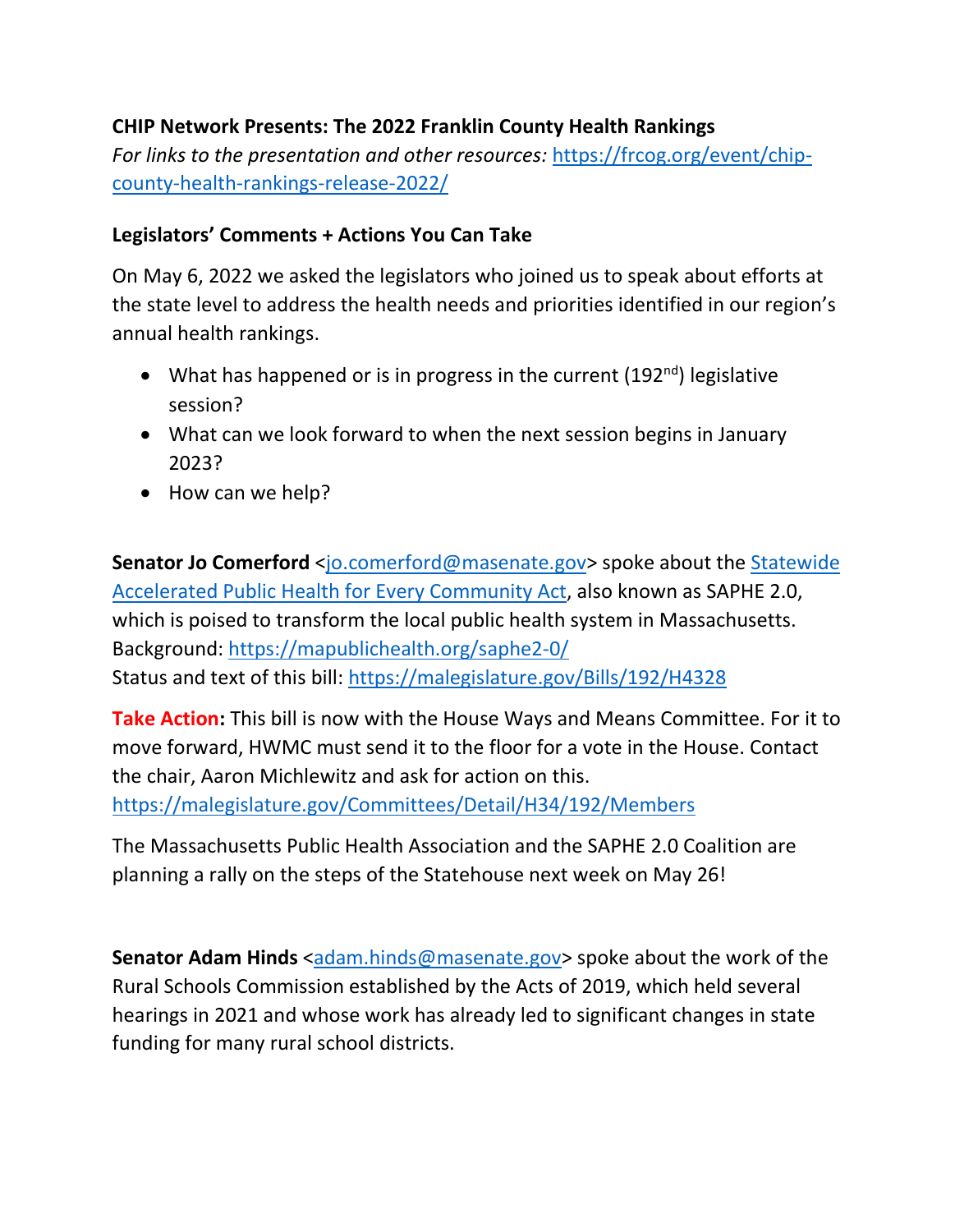Background: [The Recorder - Chairs say launch of Rural Schools Commission 'a big](https://www.recorder.com/Chairs-say-launch-of-Rural-Schools-Commission--a-big-win--for-region-40409595)  [win' for region](https://www.recorder.com/Chairs-say-launch-of-Rural-Schools-Commission--a-big-win--for-region-40409595)

Videos of the hearings are available here: <https://malegislature.gov/Commissions/Detail/510/Hearings>

**Representative Natalie Blais** [<natalie.blais@mahouse.gov>](mailto:natalie.blais@mahouse.gov) spoke about the 65% increase in dental reimbursement rates for Community Health Centers (CHCs) announced by the Baker administration at the end of June 2021. This increase fulfills the goals of Bill H.1250, which Rep. Blais filed with Senator Comerford to expand access to dental care at CHCs across the Commonwealth.

**Take Action**: Rep Blais also reported that unfortunately Regional Transit Authorities were not level-funded in the FY23 House budget, despite advocacy from the RTA Caucus. There is an opportunity to address this through amendments to the Senate budget, which is being debated this week. Background: [FY23-SWM-RTA-Budget-Factsheet-.pdf \(mapublichealth.org\)](https://mapublichealth.org/wp-content/uploads/2022/05/FY23-SWM-RTA-Budget-Factsheet-.pdf)

The Bill this relates to in the current session is S.2277 "An Act to increase regional transit accessibility in the Commonwealth" Status and text of this bill:<https://malegislature.gov/Bills/192/S2277>

To move it forward into law, the Senate Ways and Means Committee needs to hold a hearing and send it to the floor for a vote. Contact the Chair, Michael Rodrigues, and ask for action on this bill. [Senate Committee on Ways and Means](https://malegislature.gov/Committees/Detail/S30)  [\(malegislature.gov\)](https://malegislature.gov/Committees/Detail/S30)

Rep Blais also spoke about H3262, a bill she's filed to incentivize the purchase of E-Bikes. Background: [Fact Sheet on H3262](https://drive.google.com/file/d/1Hr4NqhFGty1zHJ5T3pJ0_qJxZlSWIx2w/view) Status and text of this bill: [Bill H.3262 \(malegislature.gov\)](https://malegislature.gov/Bills/192/H3262)

**Representative Susannah Whipps** [<Susannah.Whipps@mahouse.gov>](mailto:Susannah.Whipps@mahouse.gov) spoke about the expansion of telehealth in MA in recent years, and said she would be advocating for licensed, out-of-state mental health counselors to be allowed to